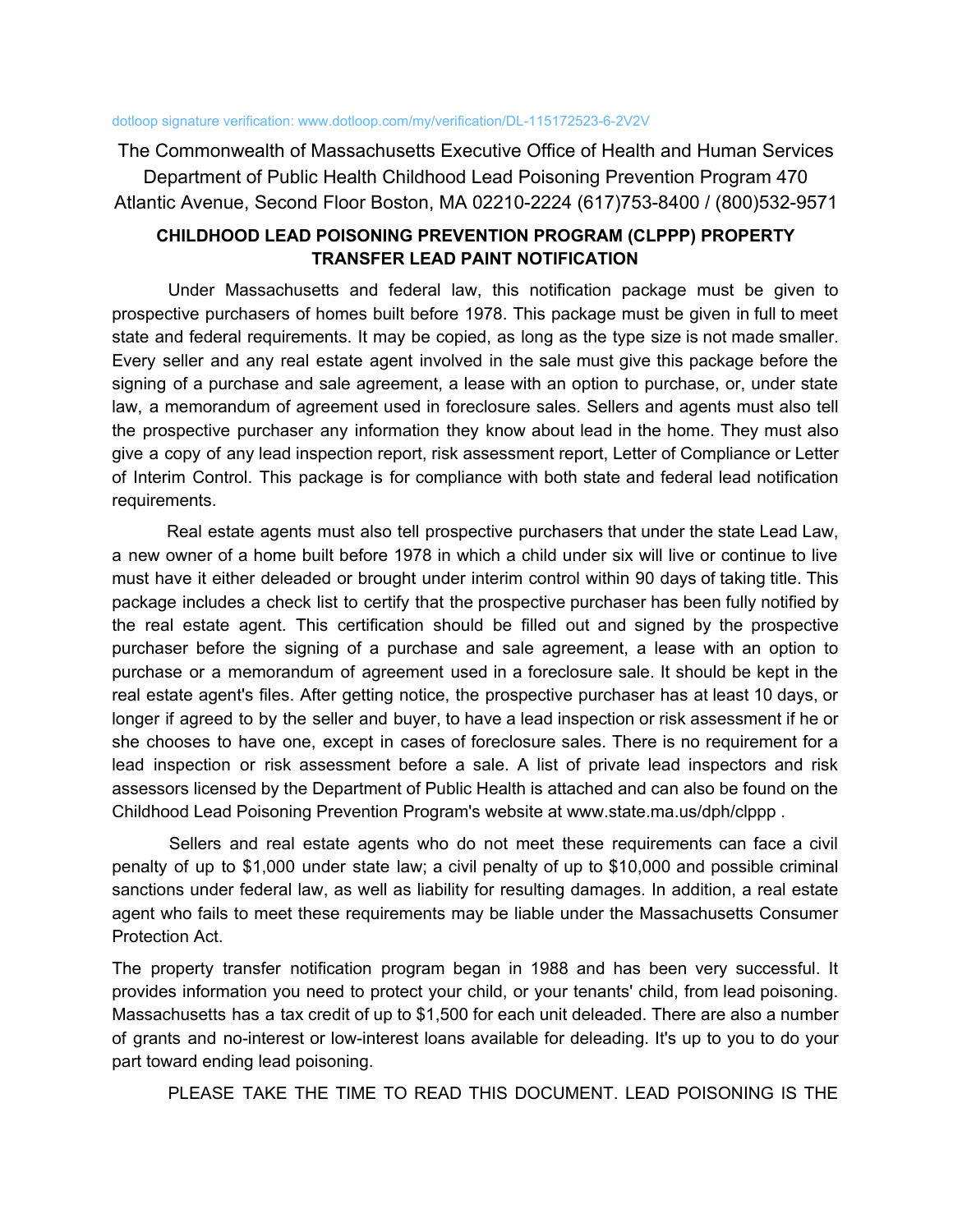# NATION'S NUMBER ONE ENVIRONMENTAL DISEASE AFFECTING CHILDREN. DON'T **GAMBLE WITH YOUR CHILD'S FUTURE.**

CLPPP Form 94-2, 6/30/94, Rev. 2/03

© 2011 MASSACHUSETTS ASSOCIATION OF REALTORS®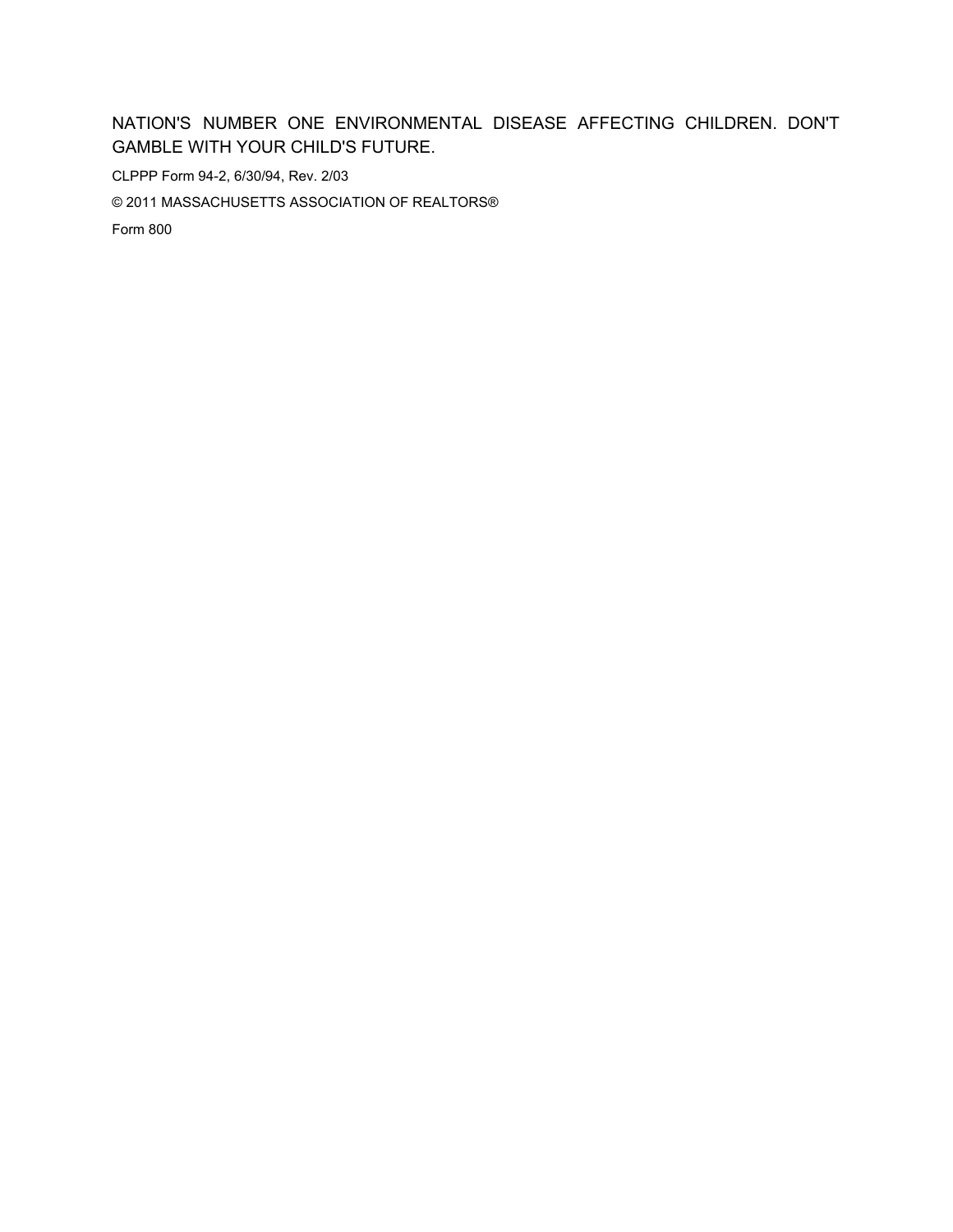### What is lead poisoning? How do children become lead poisoned?

Lead poisoning is a disease. It is most dangerous for children under six years old. In young children, too much lead in the body can cause permanent harm to the brain, kidneys, nervous system and red blood cells. Even at low levels, lead in children's bodies can slow growth and cause learning and behavioral problems. The main way children get lead poisoned is by swallowing lead paint dust. They do not have to chew on leaded surfaces or eat paint chips to become poisoned. Most childhood lead poisoning is caused by children's normal behavior of putting their hands or other things, such as toys, in their mouths. If their hands or these objects have touched lead dust, this may add lead to their bodies. Children can also be exposed to lead from such other sources as lead-contaminated soil or water, but these sources alone rarely cause lead poisoning. Lead can be found in soil near old, lead-painted houses. If children play in bare, leaded soil, or eat vegetables or fruit grown in such soil, or if leaded soil is tracked into the home and gets on children's hands or toys, lead may enter their bodies.

## What are the symptoms of lead poisoning? How is it detected?

Most lead poisoned children have no special symptoms. The only way to find out if a child is lead poisoned is to have his or her blood tested. The Massachusetts Lead Law requires all children between 9 months and 4 years old to be screened annually for lead. If your child has been exposed to lead, or if you do not know if your child under age six has been screened for lead, ask your child's doctor, other health care provider or your local board of health for a simple screening test of your child.

## What is the treatment for lead poisoning?

Treatment of a lead poisoned child starts with finding and removing the lead hazards to which the child is exposed. This will include a lead inspection of the child's home, and if lead hazards are identified, deleading of the home. Medical treatment depends on the child's blood lead level and the child's response to the removal of the lead source. Parents will be taught about protecting their child from lead exposure. They will need to watch the child's progress through frequent blood tests. If necessary, the child may receive special drugs to help rid his body of excess lead. With this treatment, drugs are given daily for as long as several weeks. Sometimes this must be done more than once. A child who has been lead poisoned will need a lot of blood tests for a year or more. He or she should be tested for learning problems before starting school.

## Are children under six years old the only ones at risk of lead poisoning?

No. Young children are usually more easily and seriously poisoned than older children or adults, but lead is harmful to everyone. Lead in the body of a pregnant woman can hurt her baby before birth. Older children and adults who live in older housing with lead paint hazards may become exposed to lead and could potentially develop lead poisoning through home renovation. Most lead poisoning in adults is caused by work-related exposure or home renovation. Even hobby supplies, such as stained glass, bullets and fishing sinkers, can expose people to lead. Lead poisoning in adults can cause high blood pressure, problems having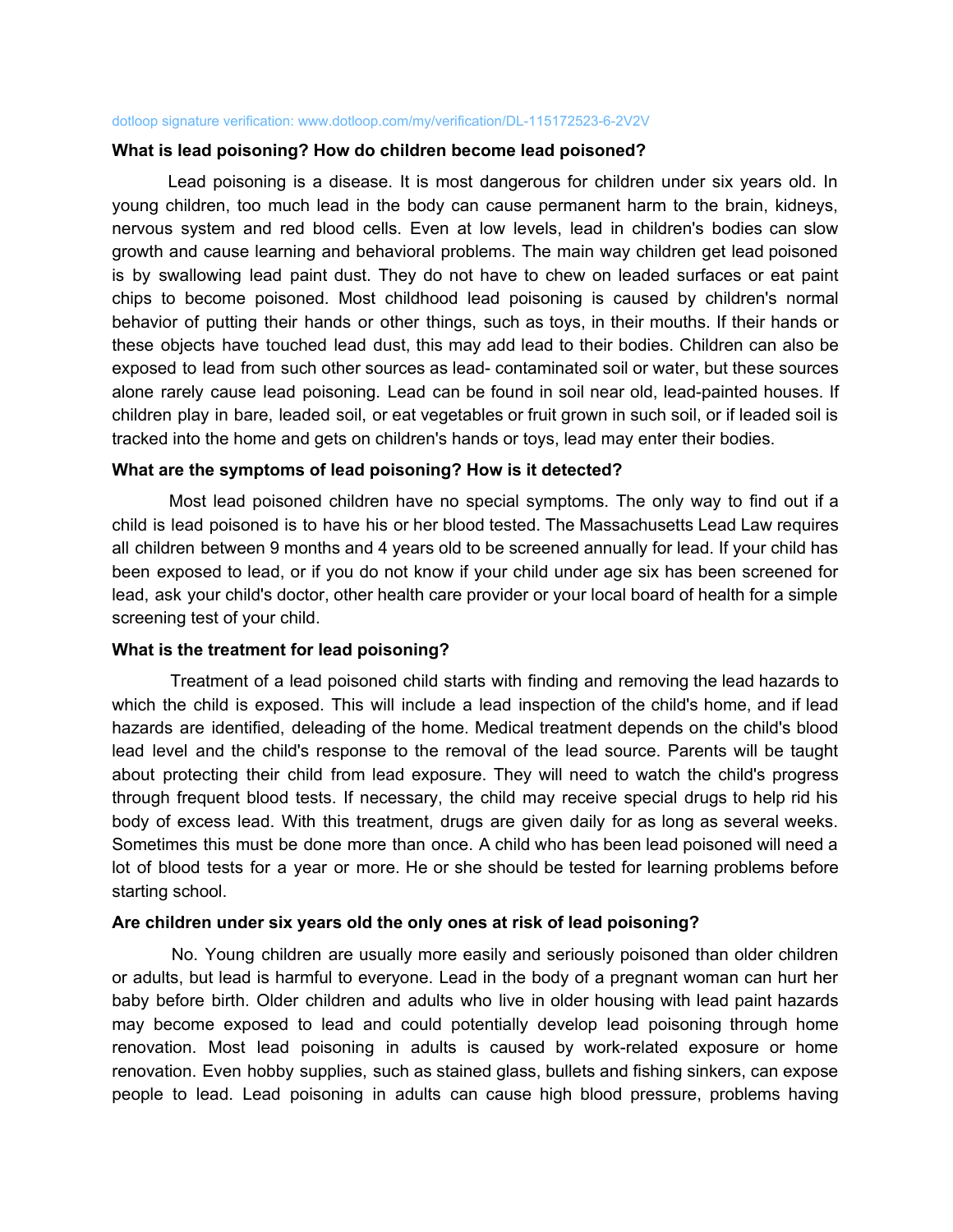children for both men and women, digestive problems, nerve disorders, memory loss and problems concentrating, and muscle and joint pain. Adults who have any of these symptoms and who have been exposed to lead should consider being screened for lead. Those who are regularly exposed to lead through their work are required by law to have their blood tested once a year for lead.

 $\overline{2}$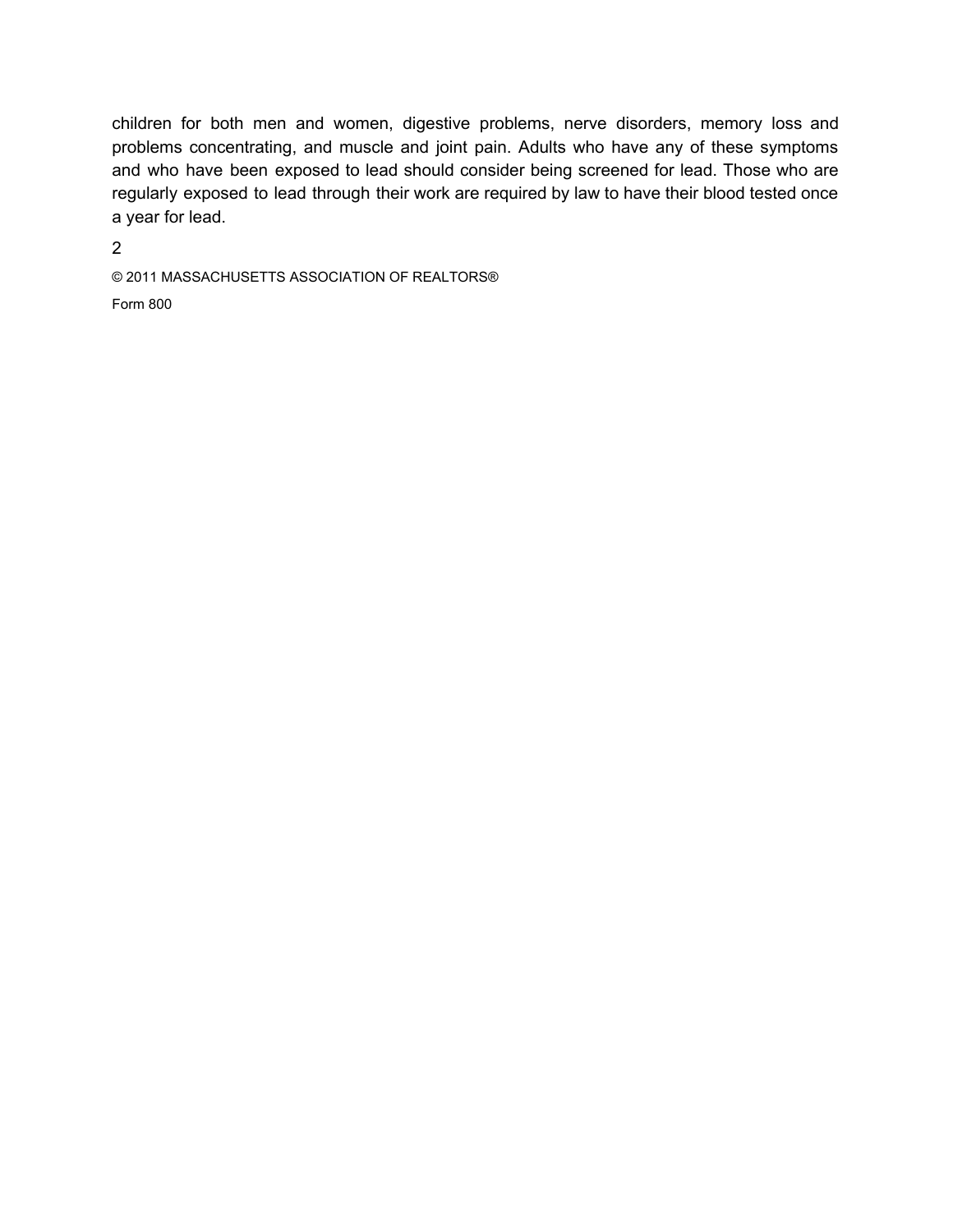### What are the dangers of lead paint in homes, and when was it used?

Lead paint in homes causes almost all childhood lead poisoning. Lead is so harmful that even a small amount of fine lead dust that cannot be seen can poison a child. Lead paint covered by layers of nonleaded paint can still poison children, especially when it is disturbed, such as through normal wear and tear, or home repair work. When such lead paint is on moving surfaces, such as windows, fine lead dust is released through normal use. This dust settles, where it can be easily picked up on children's toys and fingers. Household paint with poisonous (now illegal) levels of lead was in use in Massachusetts from the 1690s until 1978. In 1978, the U.S. government banned lead from house paint. Lead can be found in all types of pre-1978 homes: homes in cities, suburbs or the countryside; private housing and state or federal public housing; single-family and multi-family homes. The older the house, the more likely it is to contain lead paint. The older the paint, the higher the likely lead content.

### Can routine home repairs cause lead poisoning?

There can be a danger of lead poisoning whenever painted surfaces inside or outside the home are scraped for repainting, or woodwork is stripped or removed, or windows or walls are removed. This is because lead paint is found in almost all Massachusetts homes built before 1978, and so many of Massachusetts' homes are old. Do not use power sanders, propane torches or heat guns to remove leaded paint, as these methods create a lot of lead dust and fumes. Temporarily move your family (especially children and pregnant women) out of the home while the work is being done and cleaned up, or at a minimum, tape up plastic sheets to completely seal off the work area. Get a lead inspection done, so that you will know which surfaces have lead paint and need extra care when preparing for and doing home repair work, and during cleanup afterwards. Do not do repairs in older homes without learning about safe ways to do the work to reduce the danger of lead dust. Hundreds of cases of childhood and adult lead poisoning result each year from do-it-yourself home projects.

# How does the owner of a home built before 1978 in which a child under six years old lives meet the requirements of the Massachusetts Lead Law?

The first step is to have a lead inspection or risk assessment done. A licensed lead inspector will test the surfaces of the home for lead and give the owner a written report that states where there is lead in amounts considered a violation by state law, and record any lead hazards that must be corrected. A risk assessor, who is a specially licensed lead inspector, will do a lead inspection plus a risk assessment, during which he or she checks the home for the most serious lead hazards that must be fixed for interim control. (See question about interim control, below.) Only a licensed deleader may do high-risk work, such as removing lead paint or repairing chipping and peeling lead paint. Either a deleader, the owner or someone who works for the owner (an agent) can do certain other deleading and interim control tasks. (See next guestion.) An owner or agent must get special training to perform the deleading tasks they may do. After the work is done, the lead inspector or risk assessor returns to check the home. He or she may take dust samples to test for lead and makes sure the home has been properly cleaned up. If everything is fine, he or she gives the owner a Letter of Compliance or a Letter of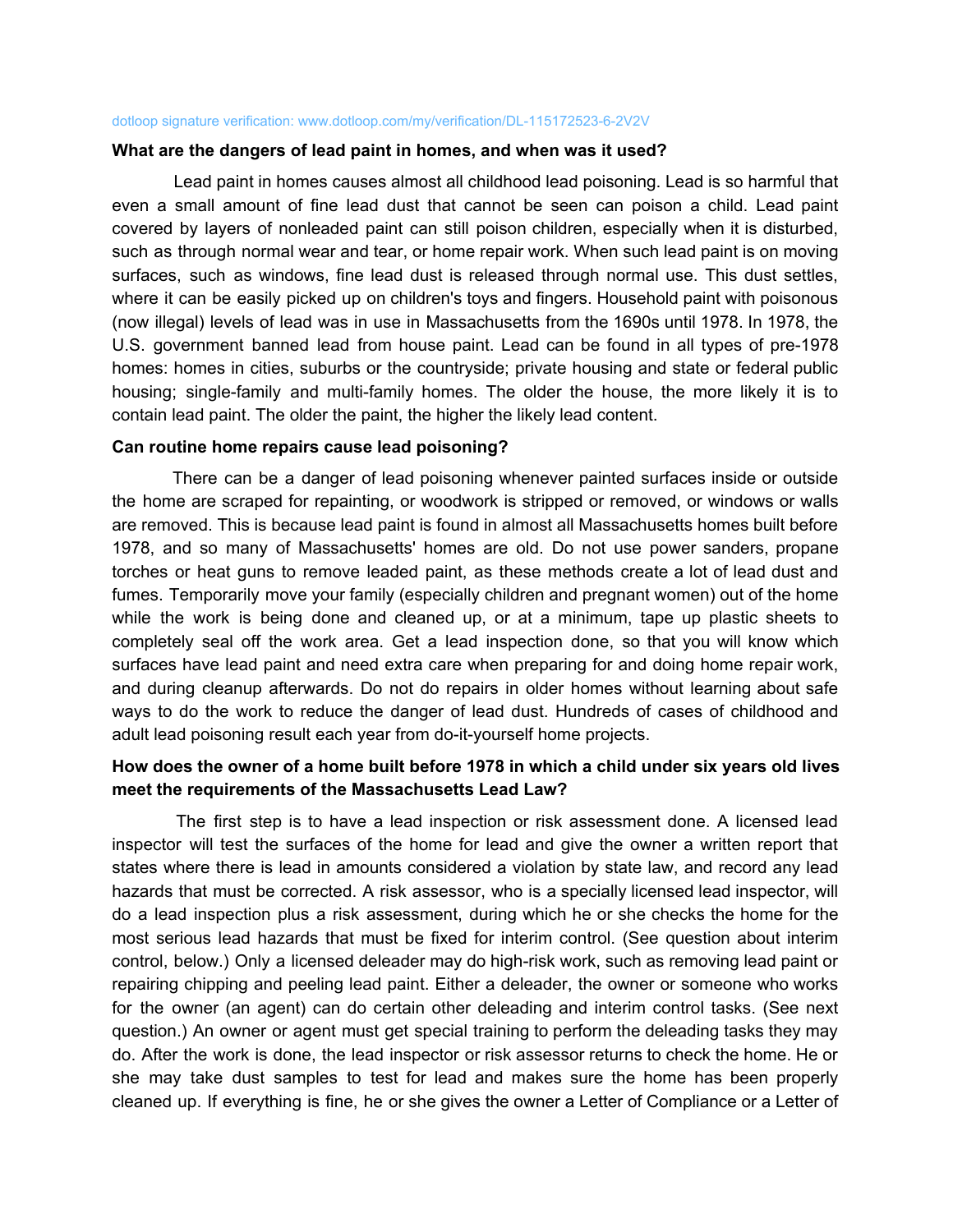Interim Control. After getting one of these letters, the owner must take reasonable care of the property, mainly by making sure there is no peeling lead paint.

 $\mathbf{3}$ 

© 2011 MASSACHUSETTS ASSOCIATION OF REALTORS®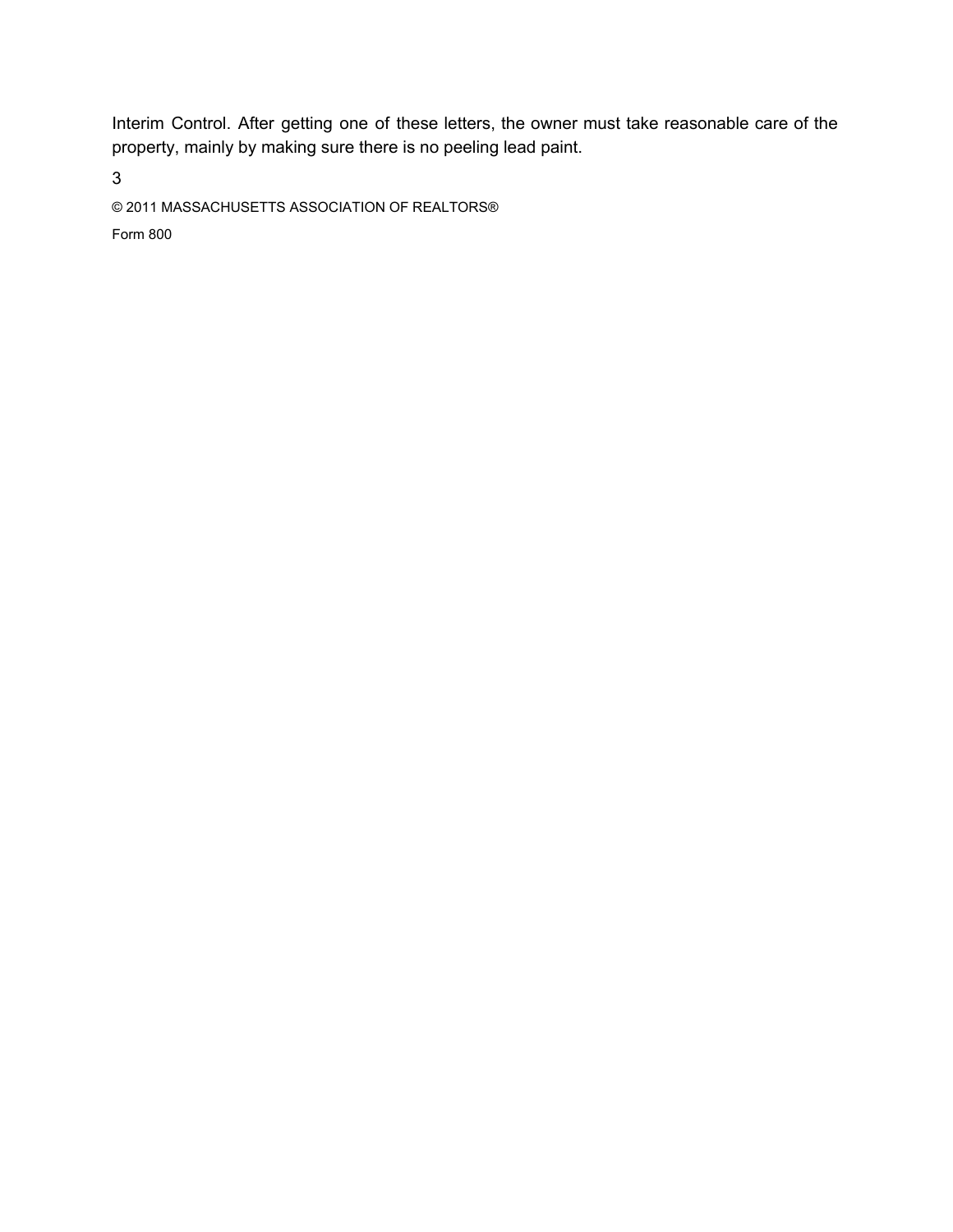### Can I do some of the deleading myself?

In Massachusetts, the owner or someone who works for the owner (an agent) can do certain deleading activities. These include covering surfaces with certain materials; removing certain building parts; capping baseboards; installing vinyl siding on the exterior, and applying encapsulants. Encapsulants are special liquid coatings made to be long-lasting barriers over lead paint. Before any of these deleading tasks are done, the owner must first have a lead inspection done and whoever is going to do the work must get special training. Contact CLPPP for information about this training. In addition, owners or their agents can perform structural repairs and lead dust cleaning for interim control. Before doing this work, owners and agents should get and read CLPPP's interim control booklet.

### Is there financial help for deleading?

There is a state income tax credit of up to \$1,500 per unit for full deleading. A credit of up to \$500 per unit is available for interim control work that also contributes to full deleading. There are also grants and no-interest, deferred loans, or low-interest loans available to eligible property owners. These funds are available through the U.S. Department of Housing and Urban Development, the Massachusetts Executive Office of Communities and Development, the Massachusetts Housing Finance Authority, local city and town community development planning departments, and banks.

## Does deleading improve the value of my property?

Many homeowners have found that the benefits of deleading are not unlike the benefits of other home improvement projects. Replacement windows and doors can save the homeowner money because they are more energy efficient. Having a legally deleaded home, whether it is a single-family or multi-family, owner-occupied or rental unit, can make it easier to sell or rent, often at a better price.

### What surfaces must be deleaded for full compliance with the Massachusetts Lead Law?

Owners of homes built before 1978 where children under six years of age live must have the following lead hazards corrected to get a Letter of Compliance:

\* any peeling, chipping or flaking lead paint, plaster or putty; \* intact lead paint, other coating or putty on moveable parts of windows with sills five feet or less from the floor or ground and those surfaces that come in contact with moveable parts;

\* intact lead paint or other coating on "accessible mouthable surfaces." These surfaces generally include woodwork, such as doors, door jambs, stairs and stair rails, and window casings.

### What is interim control?

Interim control is a set of temporary measures that property owners can take to correct urgent lead hazards, especially peeling or chipping lead paint and lead dust. These steps protect residents from lead poisoning until the home is fully deleaded. Homes in good condition may need little or no work to get interim control status. Owners then have up to two years before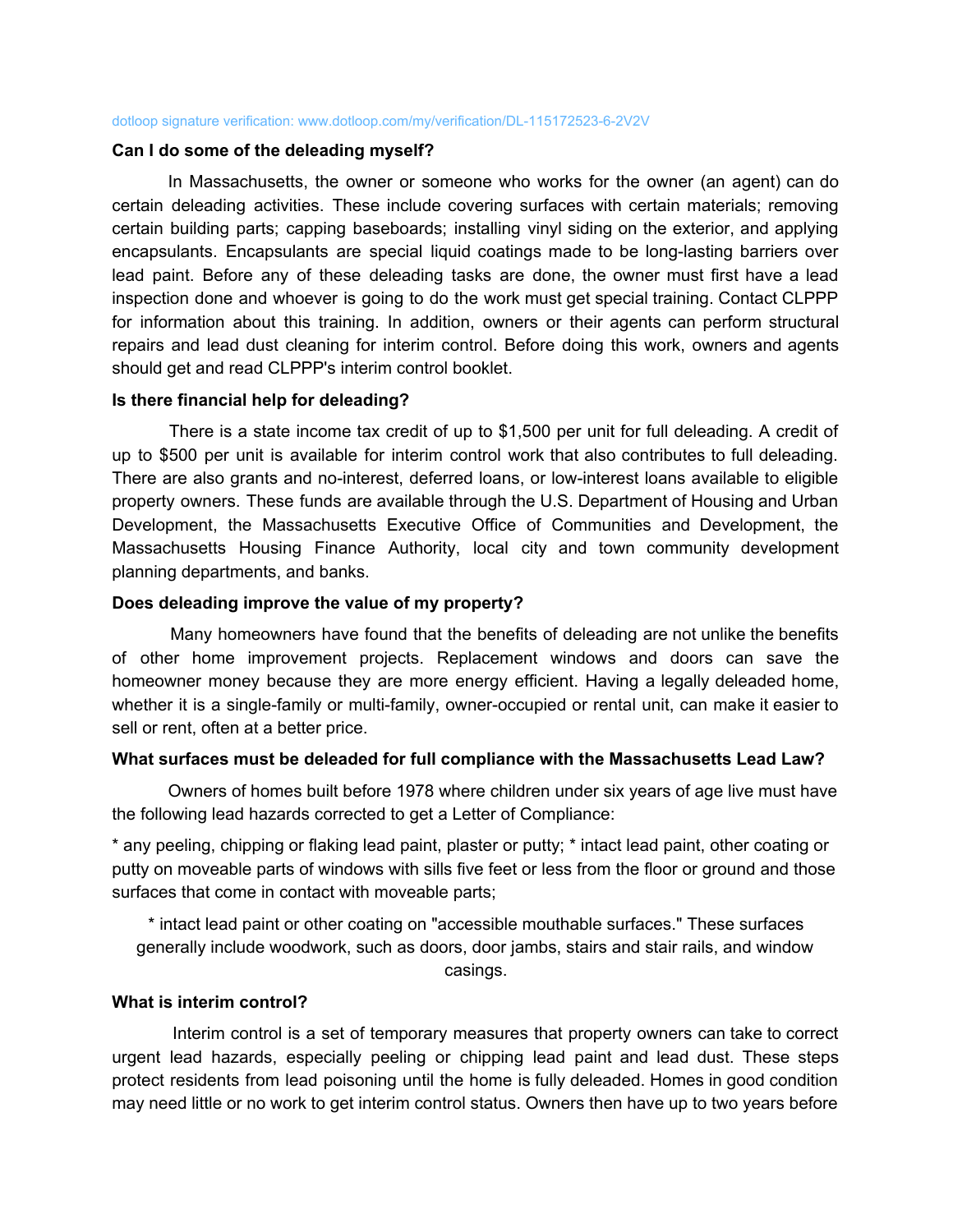they have to fully delead the home. For that period, they are free from strict liability under the state Lead Law should a child become lead poisoned in the home. In addition to the repair of peeling and chipping lead paint and the cleaning of lead dust, other work may be necessary for interim control. This includes fixing water leaks or other damage that makes lead paint peel and chip; making window wells smooth and easy to

 $\overline{4}$ 

© 2011 MASSACHUSETTS ASSOCIATION OF REALTORS®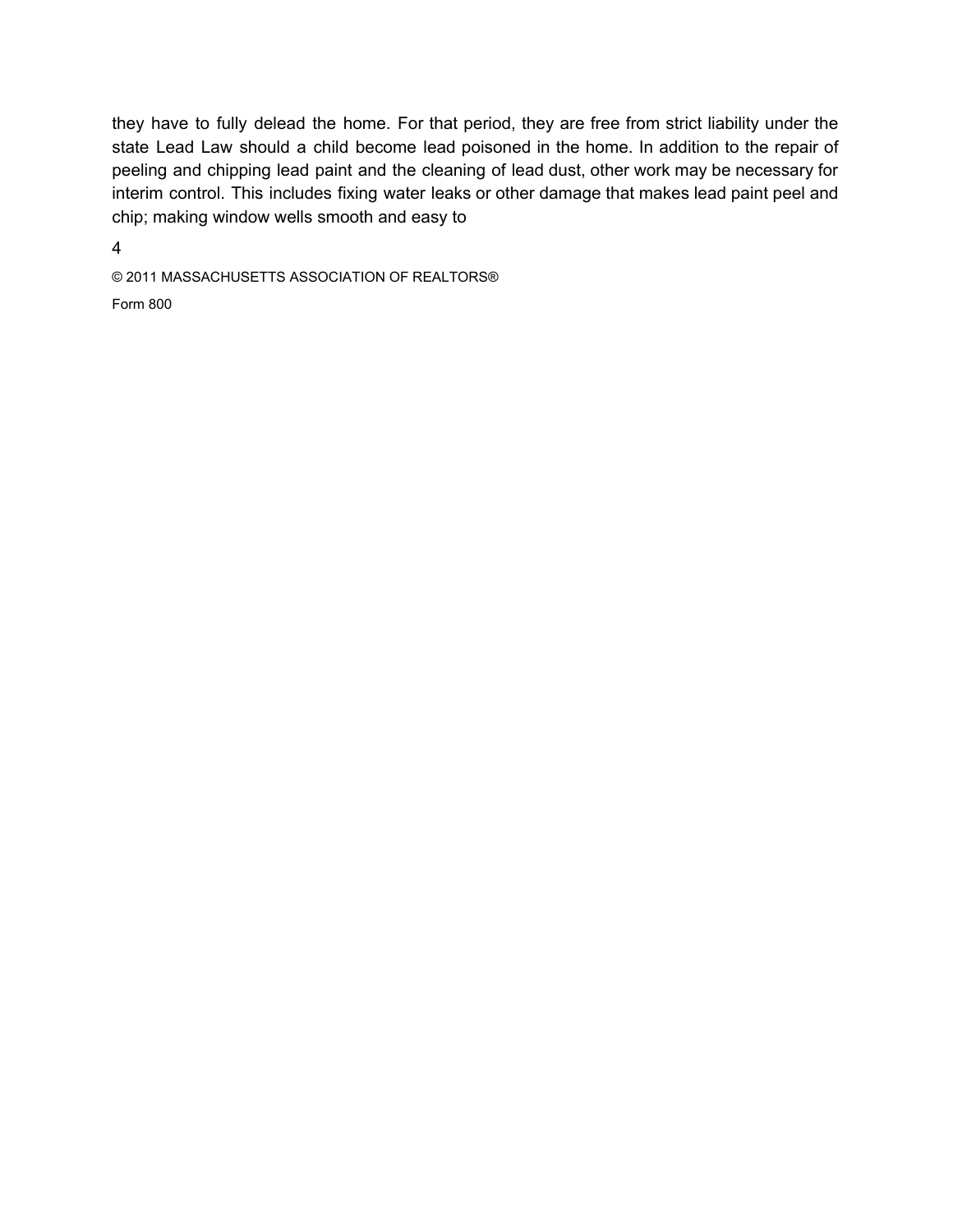clean; making windows work properly and deleading any badly chipping and peeling lead-painted surfaces.

Property owners interested in interim control must hire a licensed risk assessor. He or she will then decide what work, if any, needs to be done to get a Letter of Interim Control. The original Letter of Interim Control is good for one year. The property owner can have the home reinspected before the end of that year, and if all conditions are met, the home can be recertified for another year. By the end of the second year, the home must be deleaded, if a child under six still lives there, for the owner to remain free of strict liability.

## Does my family have to be out of the house during deleading or interim control work?

Residents must be out of the house for the entire time that a deleader is doing deleading work inside a home, and for some of the deleading work by owners and their agents. Residents may stay at home, but out of the work area, while a deleader, property owner or owner's agent without a deleader's license does certain other deleading tasks, or such interim control work as structural repairs or lead dust cleaning. Residents who have been out of the house may not return until the deleading work that made it necessary for them to leave is complete, the home is cleaned up, and a lead inspector or risk assessor has checked and found this work has been properly done. For complete details, contact CLPPP.

## Are there any exemptions to the Massachusetts Lead Law?

The Lead Law applies only to homes built before 1978 in which a child under six lives. Any home or apartment having fewer than 250 square feet of living space, or which is in a rooming house, is exempt, as long as no child under age six is living there. Finally, homes rented for 31 days or less for vacation or recreational purposes are also exempt, as long as there is no chipping or peeling lead paint in the home and the renter has received the Short-Term Vacation Rental Notification.

## What are the requirements of the state Lead Law if there is a lease with an option to buy?

When there is a lease with an option to buy a home built before 1978 in effect, the owner of the property must have it deleaded or brought under interim control if a child under six lives there. If the tenant with an option to buy such a home proceeds to purchase it, he or she becomes responsible for meeting the requirements of the Lead Law if a child under six lives there after the purchase.

## How can I find out about how lead inspections, risk assessments and deleading should be done?

All lead inspections, risk assessments and deleading must be done according to the Regulations for Lead Poisoning Prevention and Control, 105 Code of Massachusetts Regulations 460.000 and the Deleading Regulations, 454 CMR 22.00. For full information, homeowners may get these regulations at the State House Book Store, State House, Boston, MA 02133. The phone number is (617) 727-2834.

Lead inspectors and risk assessors licensed by the Department of Public Health have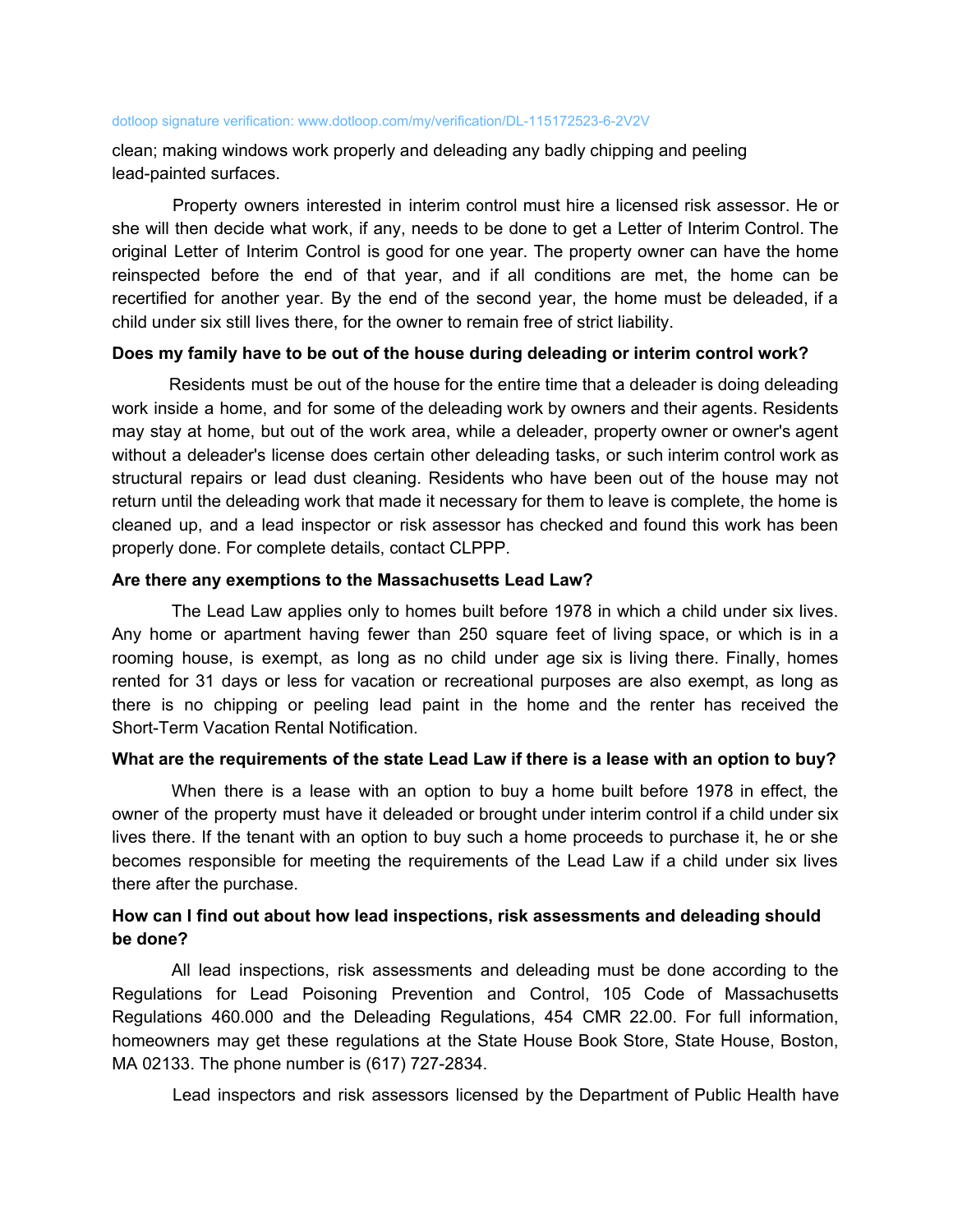been trained and are experienced in using the state-approved methods for testing for lead paint. These methods are the following: use of a solution of sodium sulfide, a portable x-ray fluorescence machine or lab tests of paint samples removed from the home. Deleaders licensed by the Department of Labor and Workforce Development have been trained to use safe methods to prepare for and do deleading work, and clean up afterwards. They may delead using any of the following methods: removing paint, removing building parts, covering and encapsulating. When removing paint, they cannot use certain very dangerous methods, such as open flame burning, dry abrasive blasting or power sanding without a special vacuum attachment.

5

© 2011 MASSACHUSETTS ASSOCIATION OF REALTORS®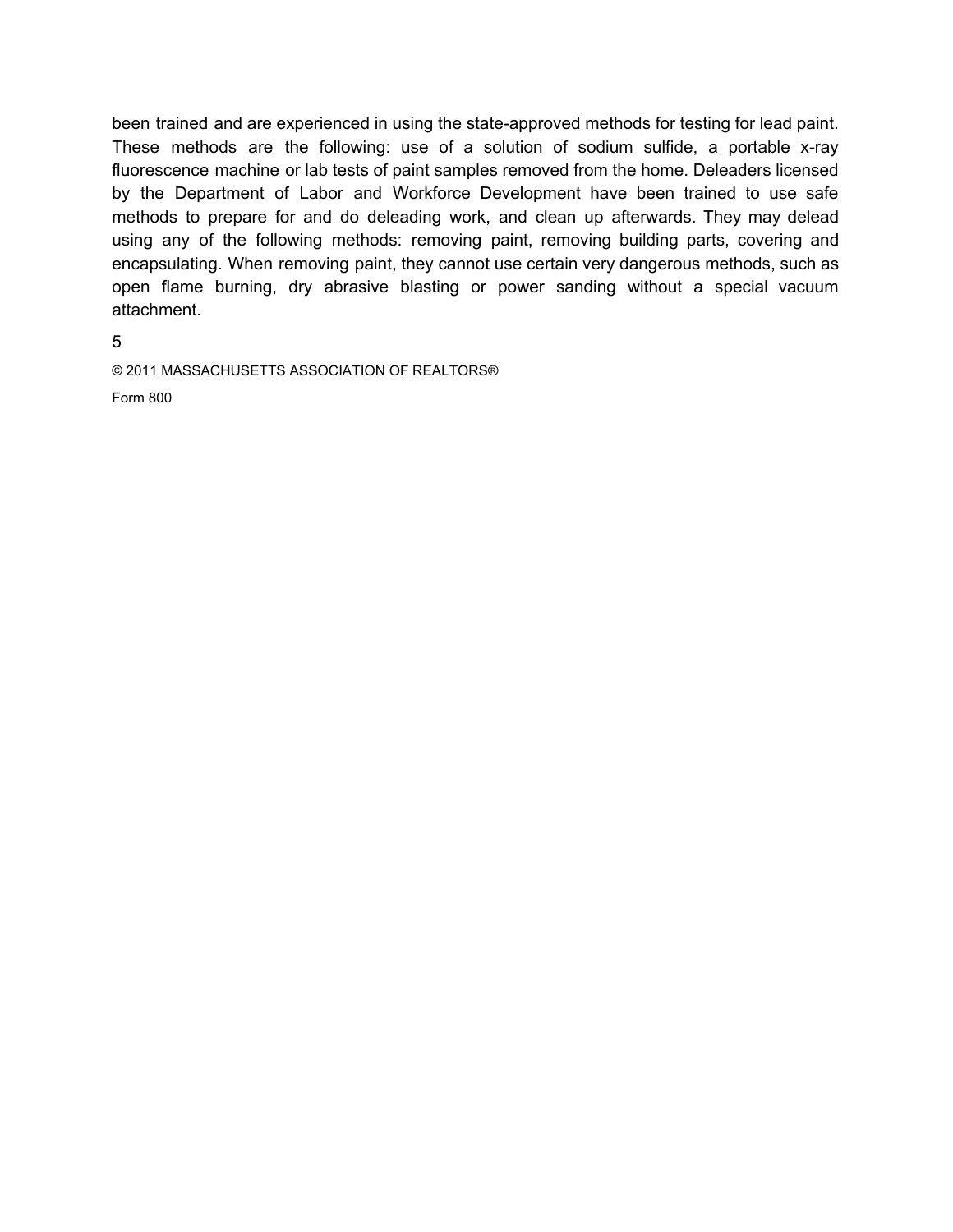### How do I get a lead inspection or risk assessment?

Included as part of this notification package is a listing of private licensed lead inspectors organized alphabetically, and private licensed risk assessors, similarly organized. Ask to see the inspector or risk assessor's license, to make sure it is current. You should arrange for the inspection or risk assessment as quickly as possible after deciding you want one. If you do have an inspection or risk assessment, you must give the seller a copy of the report.

## What is the best time to delead or undertake interim control?

The best time to delead a home or bring it under interim control is when the home is vacant, so that residents will not be exposed to lead and household furnishings will not be contaminated with lead. In addition, it often is efficient, and reduces costs, to combine deleading with other repair work being done to a vacant home.

## What is a Letter of Compliance and a Letter of Interim Control?

Under the state Lead Law, a Letter of Compliance is a legal letter that says either that there are no lead paint hazards or that the home has been deleaded. The letter is signed and dated by a licensed lead inspector. A Letter of Interim Control is a legal letter that says work necessary to make a home temporarily safe from lead hazards has been done. It is signed and dated by a licensed risk assessor. A Letter of Interim Control is good for one year, but can be renewed for one more year. The owner must fully delead the home and get a Letter of Compliance by the end of the second year if a child under six still lives there. The Lead Law does not require the removal of all lead paint from a home. An owner who gets a Letter of Compliance or Letter of Interim Control must take reasonable care to keep up the home, mainly by making sure there is no chipping or peeling lead paint. If an owner fails to take reasonable steps to maintain the home, he or she may become liable for damages to a child lead poisoned as a result of the owner's breach of that duty of reasonable care.

## **RENTAL PROPERTY INFORMATION**

# What liability do rental property owners have if they don't comply with the state Lead Law?

If a property owner of a home built before 1978 in which a child under six lives fails to delead or bring the home under interim control, and a child is lead poisoned as a result, the property owner is strictly liable for all damages. An owner is not strictly liable for lead poisoning if a Letter of Compliance or Letter of Interim Control is in effect. Strict liability means owners may be liable even if they did not know lead paint was in the home. Since harm to the kidneys and blood cells, delays in growth, learning disabilities and emotional and behavioral disturbances resulting from lead poisoning can have life-long effects, monetary damages awarded against an owner responsible for a child's lead poisoning can be substantial. Failing to delead or bring under interim control a home to which the Lead Law applies is also an emergency public health matter, and can carry criminal penalties. An owner who is notified by a public agency of Lead Law violation in a property he or she owns, and who willfully fails to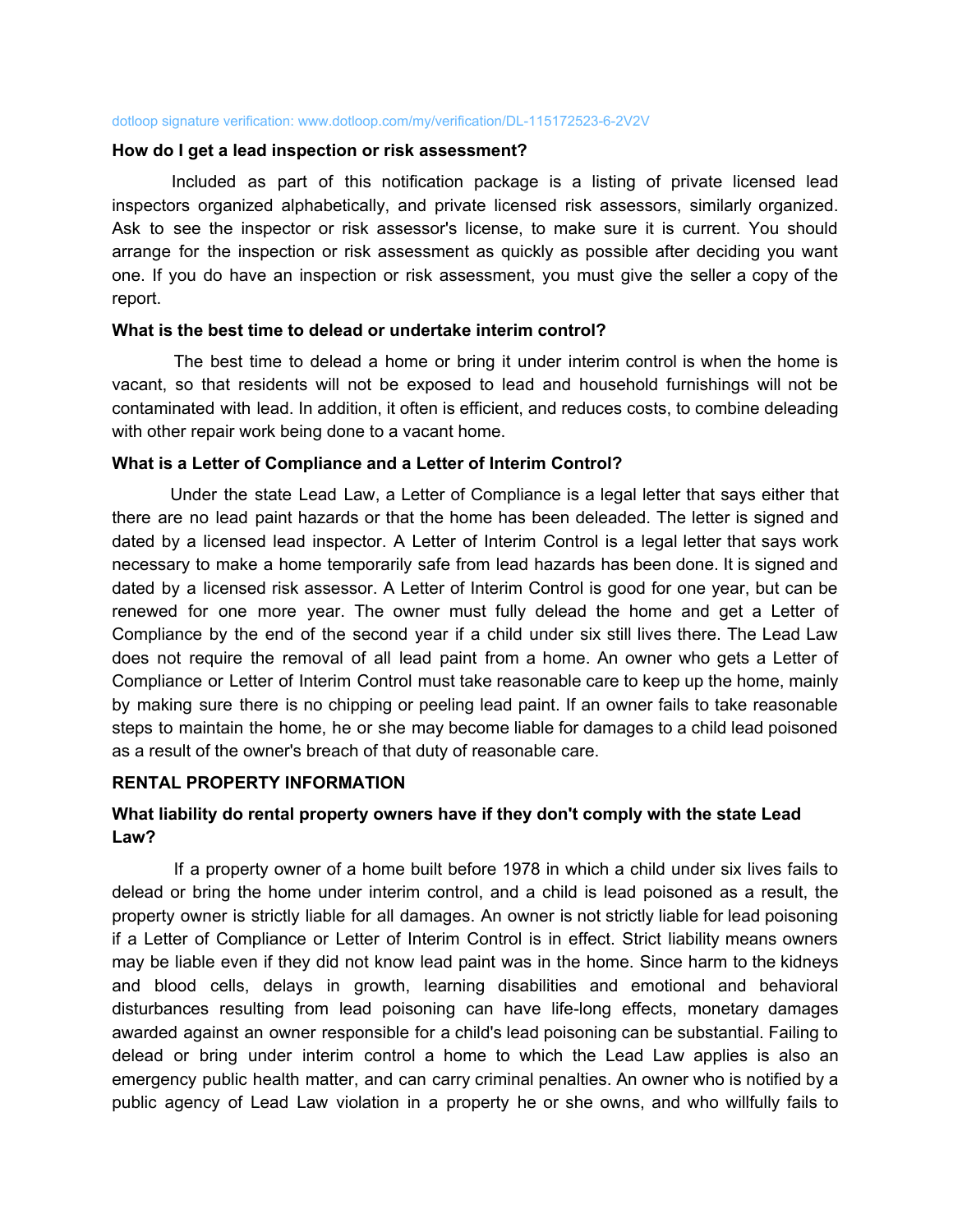correct the dangerous conditions, is also subject to punitive damages, which are three times the actual damages found. These provisions are in addition to any other legal rights the lead-poisoned child may have.

 $6\overline{6}$ 

© 2011 MASSACHUSETTS ASSOCIATION OF REALTORS®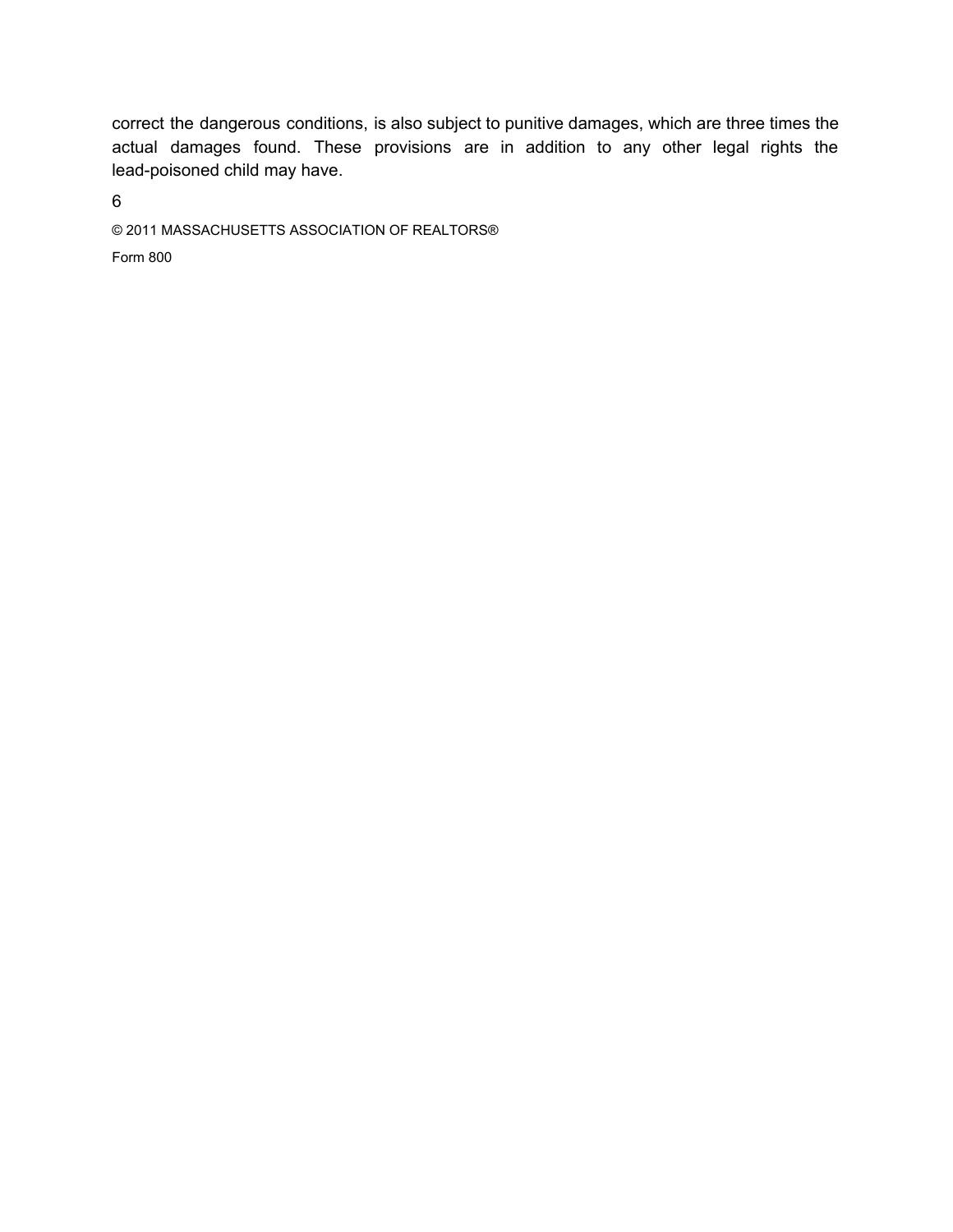## Can I avoid state Lead Law requirements by not renting to a family with children under six?

The Massachusetts Lead Law makes it illegal to refuse to rent to families with children under six, or evicting or refusing to renew the lease of families with children under six, because of lead paint. Discrimination against families with young children is also a violation of the U.S. Fair Housing Act and the Massachusetts anti-discrimination statute. Parents cannot waive the rights of their children to live in lead-safe housing or agree to assume to risks of lead exposure. Owners who violate these laws face heavy penalties. The Massachusetts Commission Against Discrimination investigates and prosecutes cases of discrimination against families with children because of lead paint.

It is also illegal for lenders to deny financing because a home has lead paint, or because financing could trigger future duties under the Lead Law. This does not restrict the right of a lender to process or deny a mortgage application in accordance with accepted underwriting practices and criteria.

# If I am considering buying a pre-1978 house to rent out, and a child under six lives in one of the apartments, should I have at least that unit and common areas inspected for lead now?

Yes. If there are children under six living in such an apartment and the apartment does not have a Letter of Compliance or Letter of Interim Control, buyers should find out whether or not the apartment has lead hazards and will have to be brought into compliance with the state Lead Law. This information will be important in deciding whether to buy the property and at what price. As noted above, new owners have 90 days from the date of taking title to have such an apartment deleaded or brought under interim control. Therefore, they should arrange deleading or interim control work to begin as soon as possible after taking title, to be sure the work is done within 90 days.

## Can a landlord delay a tenancy to bring a home into compliance with the state Lead Law?

A landlord who will be deleading a home or bringing it under interim control may delay the start of the tenancy up to 30 days. This can be done as long as a lease between the landlord and the new tenant does not exist. During this delay period, the new tenants are responsible for their living expenses. If there is a signed lease, however, the landlord is responsible for temporary housing during relocation necessary for deleading work.

## Must a landlord arrange temporary housing for a tenant while a rental home is being deleaded?

Under the state Lead Law, tenants have to be relocated for the time that certain deleading work is taking place inside the home. They may not return until that work is done, the home is cleaned up, and a licensed lead inspector or risk assessor checks and finds it is fine for residents to move back in

The landlord and tenant are responsible for working out an acceptable plan for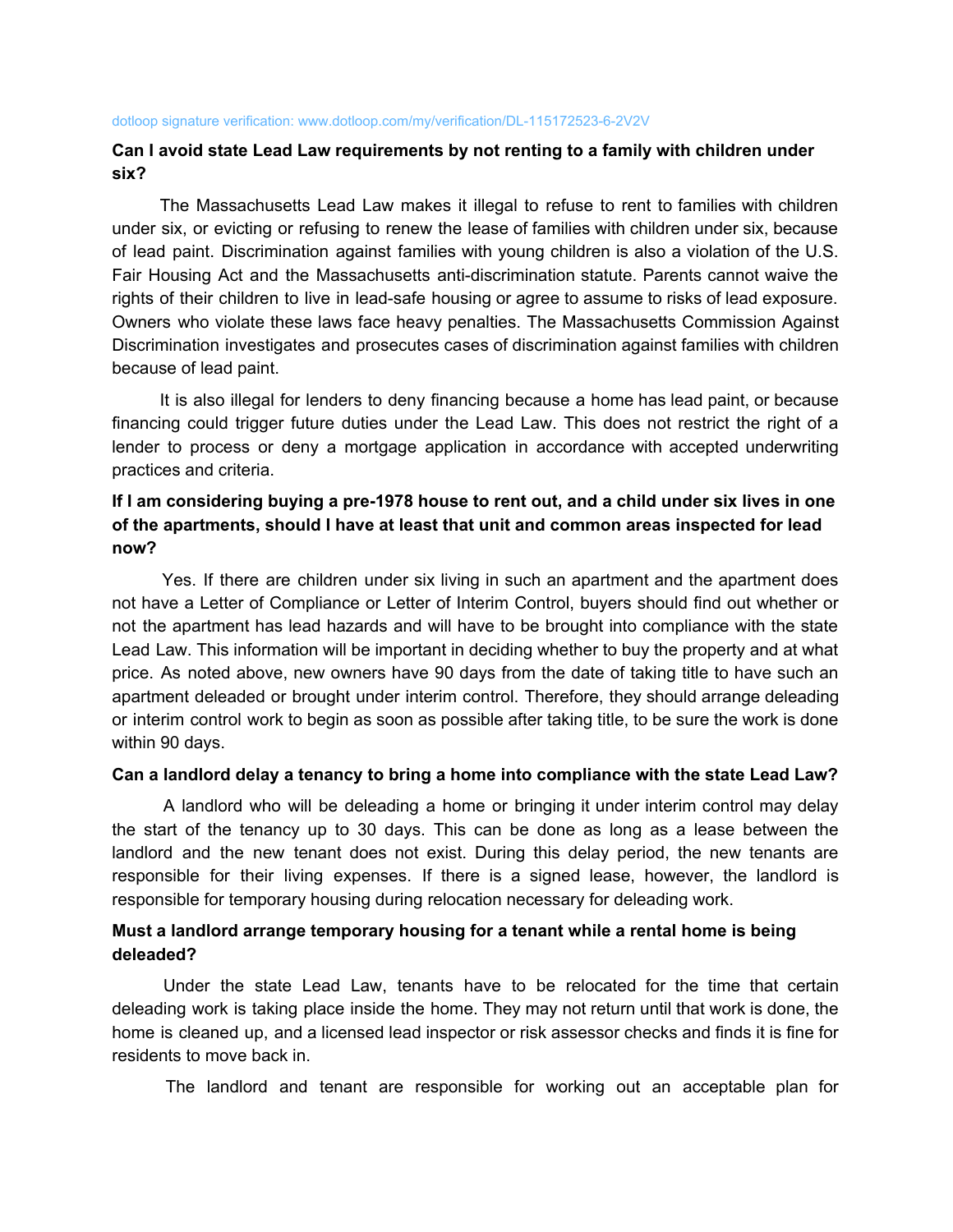alternative housing if it is necessary. The landlord may move the tenant to another place to live, which may be another house, apartment, motel or hotel. The landlord is responsible for paying the tenant's reasonable moving costs and any temporary housing costs over and above the rent of the home being deleaded. During the time the home is being deleaded, the tenant remains responsible for paying the normal rent they would pay for this period as their share of the cost of temporary housing. The Lead Law states the temporary housing must not cause undue economic or personal hardship to the tenant.

 $\overline{7}$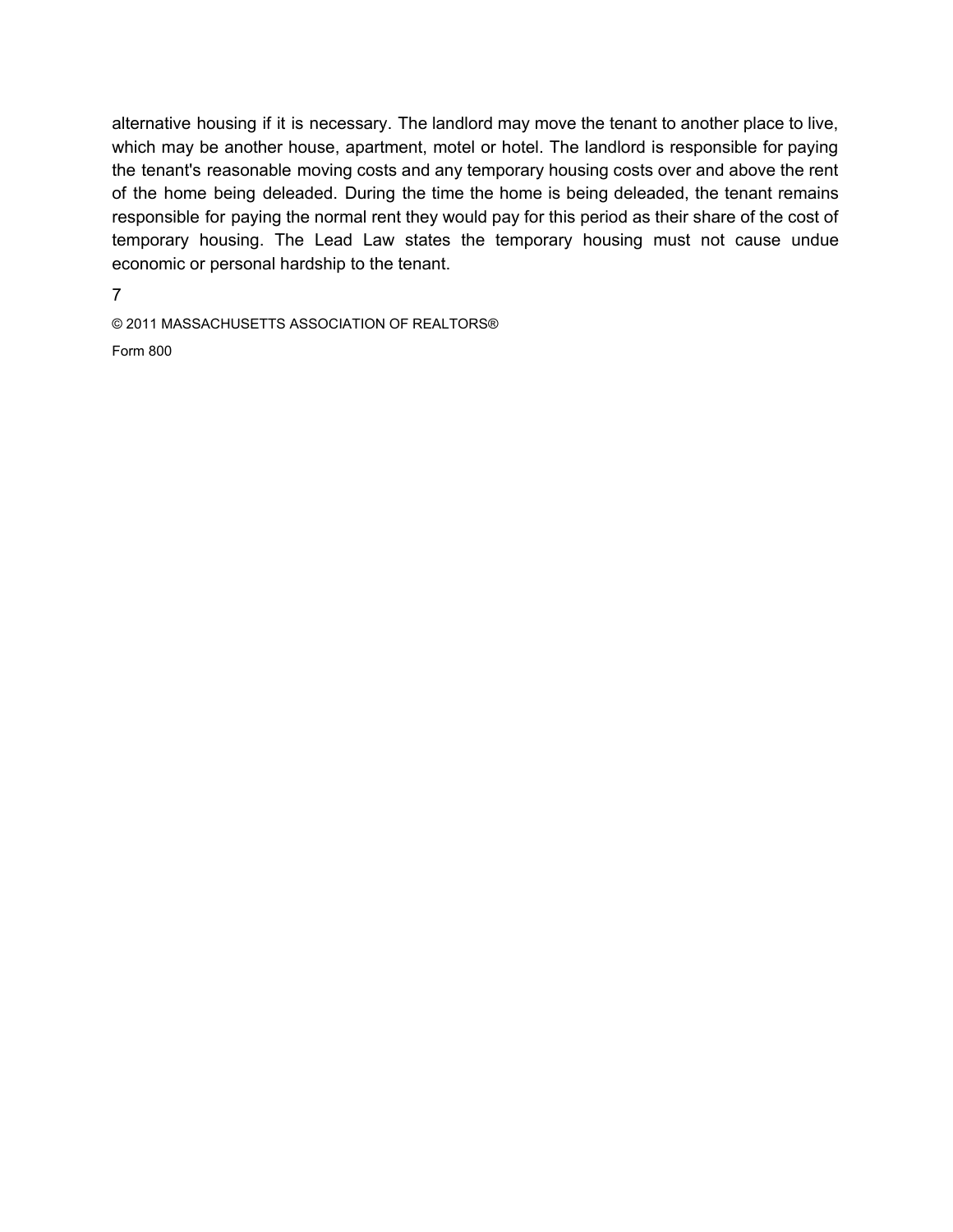### What is tenant notification?

The goal of the federal and state requirements for tenant notification is to help reduce lead poisoning by giving all tenants of homes built before 1978 information about lead in their home. The program also educates tenants and landlords about the dangers of lead poisoning, its prevention, and the Massachusetts Lead Law. Tenant notification applies to all tenants, whether or not they have a child under six living with them.

Before renting a home, landlords, managing agents or any real estate agent involved in the rental must give new tenants copies of any existing lead forms for the home. These include lead inspection reports, risk assessment reports, a Letter of Compliance (no matter how old) or a Letter of Interim Control. If the landlord or agent does not have any or all of these forms for the home, he or she simply does not give them. In addition, the landlord or agent must give new tenants the Tenant Lead Law Notification. This form addresses lead poisoning, specific prevention tips for parents, the requirements of the Lead Law and an explanation of the lead forms. Attached to the Tenant Lead Law Notification is the Tenant Certification form. This is to be filled out and signed by both the tenant and the landlord or agent. Each party gets a copy to keep. These forms have been approved to satisfy both state and federal lead notification requirements. Landlords or agents may choose to include the Tenant Lead Law Notification/Tenant Certification form in a written lease, instead of using a separate form.

Landlords and agents who fail to carry out their tenant notification obligations are liable for all damages caused by their failure to do so, and are subject to a fine of up to \$1,000.

### **INSURANCE INFORMATION**

## How can an owner of rental housing in Massachusetts built before 1978 get insurance to cover potential lead liability?

The answer depends on the number of units that the property owner wishes to insure, and whether the property owner lives in the building for which insurance is sought. An owner-occupant who insures four or fewer units may be covered by homeowners insurance. Generally, the property owner who is not an owner-occupant will need to get commercial liability insurance, as will an owner-occupant who wishes to insure more than four units.

Homeowners insurance may be available from several different sources: the regular, "admitted" market, the FAIR Plan or the "surplus lines" market. The regular, "admitted" market is the usual market for insurance. The FAIR Plan offers homeowners insurance to property owners unable to find coverage in the regular market. The "surplus lines" market is a less regulated, and generally more expensive market. It provides insurance to those who cannot find coverage elsewhere.

Under state Division of Insurance regulations, if an insurer in the regular market decides to write homeowners insurance on rental housing for which a Letter of Compliance or Letter of Interim Control is in effect, the insurer must provide coverage of lead paint liability arising from those premises. Neither the state Lead Law nor the insurance regulations require a regular market insurer to write liability insurance, including homeowners insurance, on a particular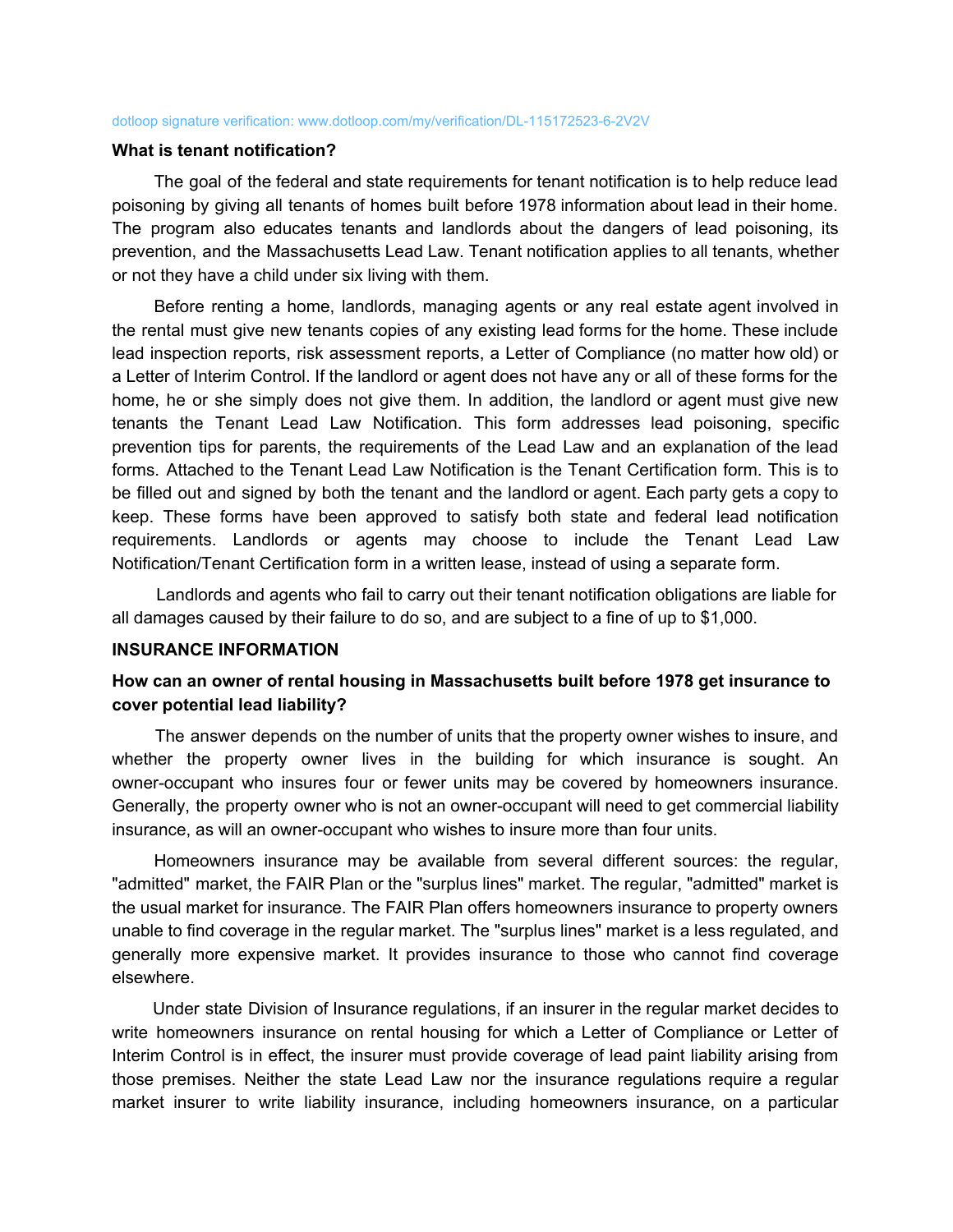property. If a Letter of Compliance or Letter of Interim Control is in effect for only part of a property, the coverage for lead liability will extend to only that part of the property. Such insurance will also apply to any common areas covered by the Letter of Compliance or Letter of Interim Control. It will not, however,

8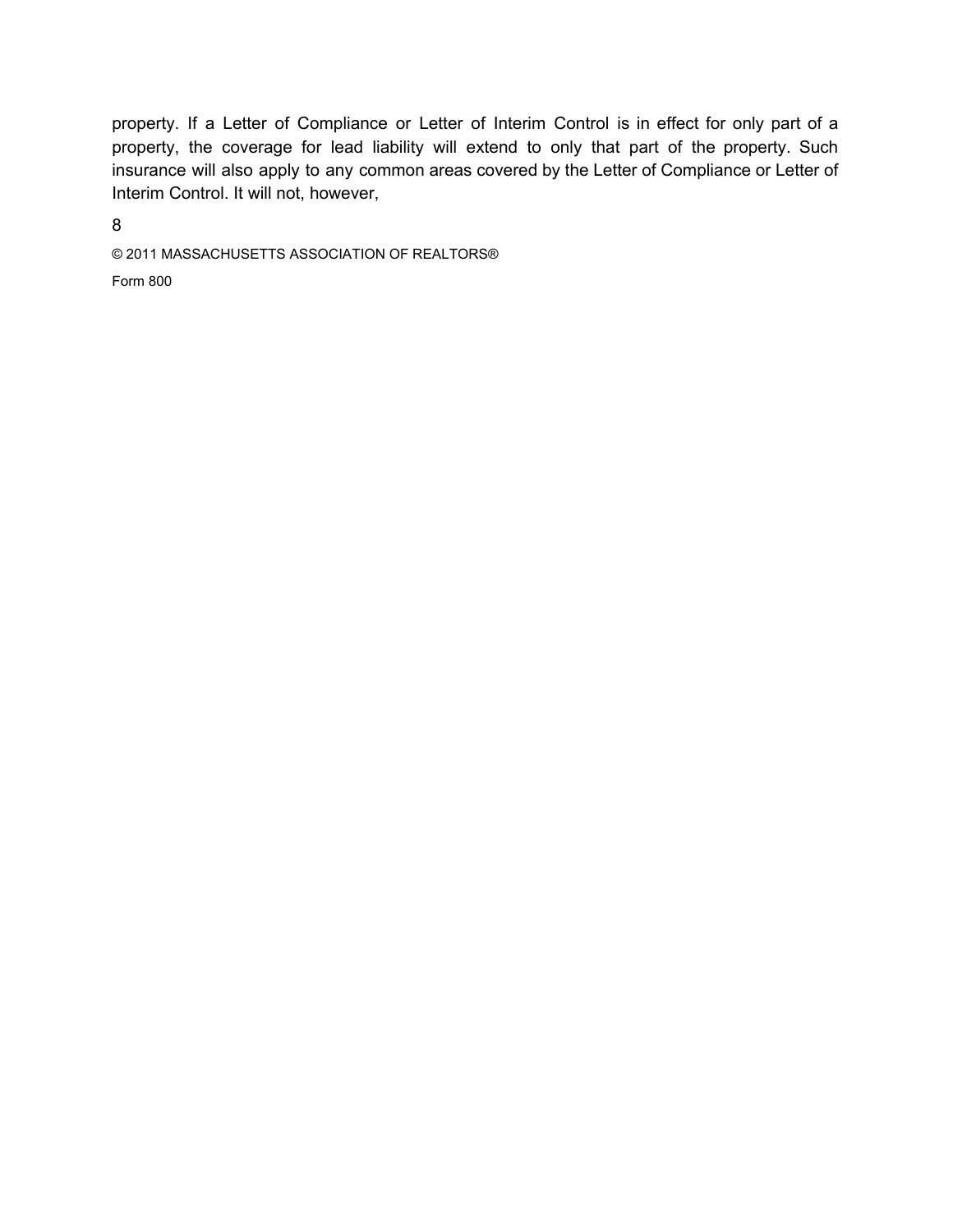extend to injuries resulting from gross or willful negligence. The FAIR Plan's coverage of lead liability is subject to the same regulations that apply to the regular market.

An insurer in the regular market, or the FAIR Plan, may ask the property owner to prove that there is a Letter of Compliance or a Letter of Interim Control for the home sought to be insured. Once the proof is provided, coverage for lead liability will apply as of the date of the Letter. If the Fair Plan determines that a given property is eligible for insurance, or if a regular market insurer elects to insure certain premises, either may exclude lead liability coverage on any part of the property it ensures to which no Letter of Compliance or Letter of Interim Control applies. If either the Fair Plan or a regular market insurer uses such an exclusion, it must offer the owner of the premises the chance to buy back the excluded coverage. There is an additional charge for the lead liability "buyback" coverage. The amount of this charge is regulated by the Division of Insurance.

In the surplus lines market, there is no requirement to cover lead liability arising from premises to which a Letter of Compliance or Letter of Interim Control applies. Surplus lines insurers generally exclude coverage of lead liability, do not offer the buyback coverage, and charge higher prices than the regular market.

Since the FAIR Plan does not provide commercial liability insurance, property owners who need to get such coverage (as opposed to homeowners insurance) must get it from either the regular market or the surplus lines market. Commercial liability insurance from the surplus lines market, like homeowners insurance from that market, usually will exclude coverage of lead liability, will not include the buyback option, and will cost more than regular market coverage.

While a regular market insurer can decline to write commercial liability insurance on a given property, once such an insurer decides to write such coverage, it must then insure lead liability arising from any part of the property covered by a Letter of Compliance or Letter of Interim Control. If such an insurer chooses to insure a property, it may exclude coverage of lead liability on any part of the premises for which no Letter of Compliance or Letter of Interim Control is in effect. If such insurer applies such an exclusion, it must offer the property owner the opportunity to buy back the excluded coverage. The lead liability insurance regulations described above as applicable to regular market homeowners insurance also apply to commercial liability insurance from the regular market.

Owners of rental housing should try to get coverage for lead liability, whether they have met the requirements of the Lead Law or not, by seeking regular market coverage through insurance agents, or by contacting direct writing companies that are listed in the telephone directory, before resorting either to the FAIR Plan or the surplus lines market.

# If I own and occupy a single-family house, does my homeowners insurance cover lead liability?

Under the state lead liability insurance regulations, coverage of lead liability cannot be excluded from regular market and FAIR Plan homeowners insurance policies on single-family owner-occupied homes. Instead, lead liability coverage is included in such policies. However, a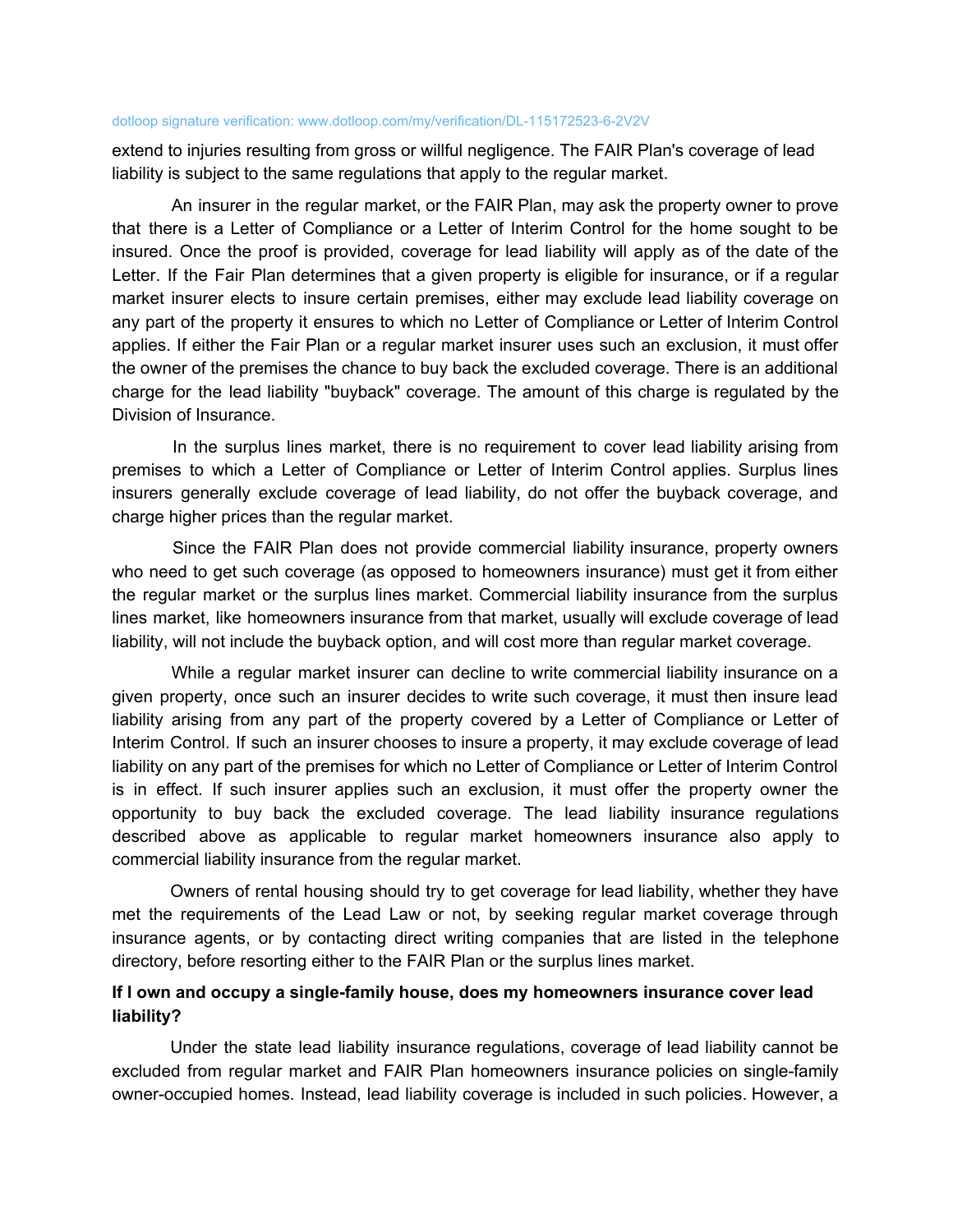family member covered by a homeowners policy cannot make a lead liability claim against another family member covered by the same policy. The requirements of the lead liability insurance regulations do not apply to homeowners coverage from the surplus lines market.

## How are new owners affected by the lead liability insurance regulations?

If a buyer of rental housing built before 1978 meets the state Lead Law's requirements and gets a Letter of Compliance or Letter of Interim Control within 90 days after becoming the owner, then, under certain conditions, they will be able to get coverage for lead liability for the period they owned the property before they deleaded or brought it under interim control. This will happen if a regular market insurer chooses to provide liability coverage on the property. Such an insurer is required to provide lead liability coverage to a new owner who obtains a Letter of Compliance or Letter of Interim

9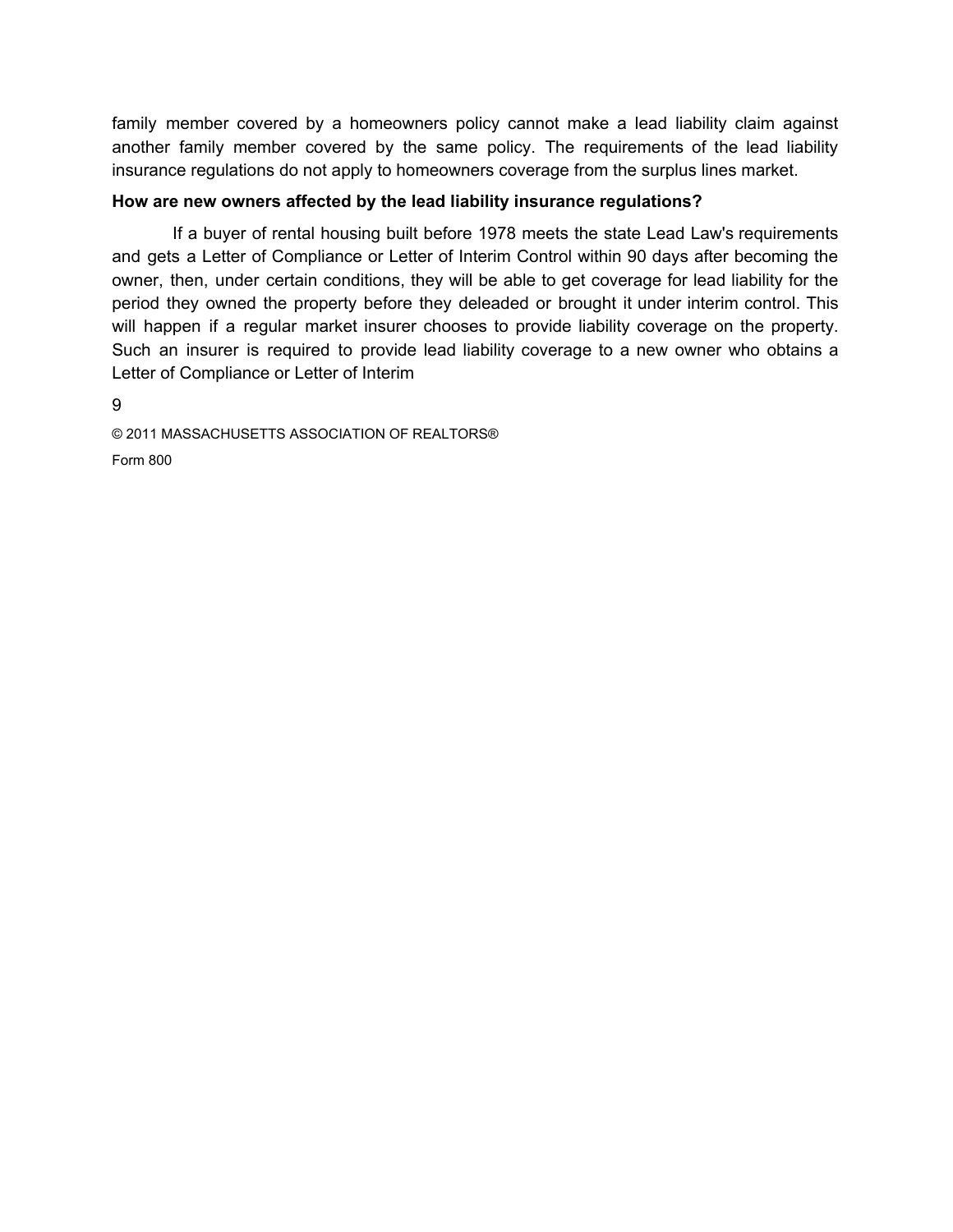Control within 90 days after becoming the owner of the property. Such coverage will go back to the time that the new owner took title to the property, unless the liability insurance went into effect some time after the taking of title. In the latter case, the coverage of lead liability will extend back to the time that the liability insurance held by the new owner first went into effect on the premises. The rule for new owner lead liability insurance coverage for the FAIR Plan is the same as for the regular market. These special rules for lead liability insurance for new owners do not apply to insurance from the surplus lines market.

# \*\*\*\*\*\*\*\*\* What happens next?

That's up to you. At this point, you should be well informed about lead poisoning, the effects of lead hazards in the home, and your responsibilities under the Massachusetts Lead Law. In the past, the Department of Public Health has had to devote its childhood lead poisoning resources to provide services to the thousands of Massachusetts children who were poisoned, as well as to providing services to children whose blood lead levels are elevated, to prevent them from becoming lead poisoned. Between the Department's work and the preventive deleading carried out by property owners, we have been successful at reducing the number of lead poisonings among young children in Massachusetts. All of us at the Department are hopeful that we will continue that partnership, in which the correction of lead hazards in the homes of young children before those children are lead poisoned is so important.

## Where can I get more information on lead poisoning?

Massachusetts Department of Public Health U.S. Environmental Protection Agency Childhood Lead Poisoning Prevention Program (CLPPP) Region 1 (New England) (For more copies of this form, and full range of (Information about federal laws on lead) information on owners' and tenants' rights and 617-565-3420 responsibilities under the state Lead Law, financial help for owners, safe renovation work, and soil testing) National Lead Information Center 617-753-8400, 1-800-532-9571 (General lead poisoning information)

1-800-LEAD-FYI Massachusetts Department of Labor and Workforce Development U.S. Consumer Product Safety (List of licensed deleaders) Commission 617-727-7047, 1-800-425-0004 (Information about lead in consumer

products) Massachusetts Housing

Finance Agency 1-800-638-2772 (Get the Lead Out loan program information) 617-854-1000

 $10<sup>1</sup>$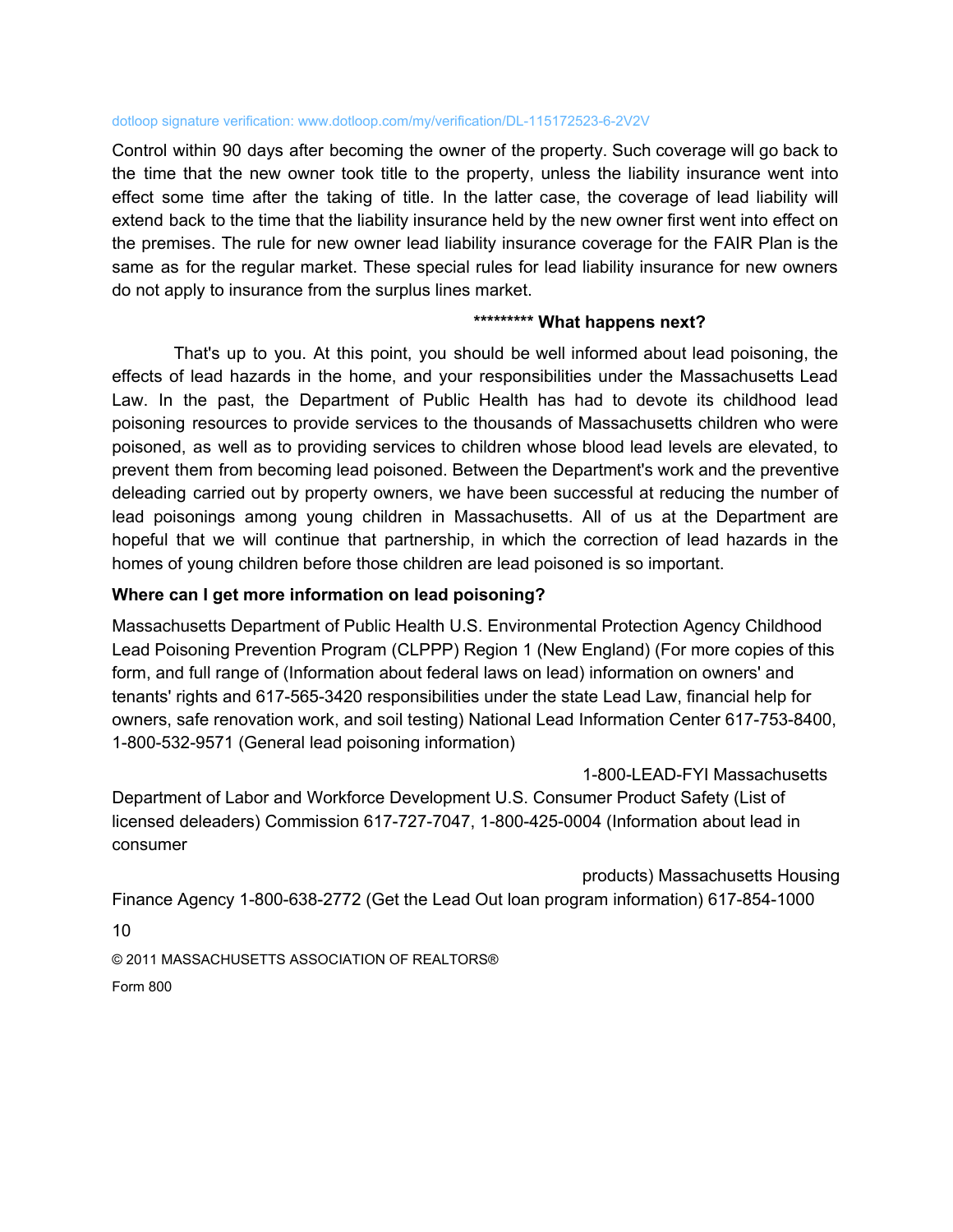PROPERTY TRANSFER NOTIFICATION CERTIFICATION This form is to be signed by the prospective purchaser before signing a purchase and sale agreement or a memorandum of agreement, or by the lessee-prospective purchaser before signing a lease with an option to purchase for residential property built before 1978, for compliance with federal and Massachusetts lead-based paint disclosure requirements.

Required Federal Lead Warning Statement: Every purchaser of any interest in residential property on which a residential dwelling was built prior to 1978 is notified that such property may present exposure to lead from lead-based paint that may place young children at risk of developing lead poisoning. Lead poisoning in young children may produce permanent neurological damage, including learning disabilities, reduced intelligence quotient, behavioral problems and impaired memory. Lead poisoning also poses a particular risk to pregnant women. The seller of any interest in residential real property is required to provide the buyer with any information on lead-based paint hazards from risk assessments or inspections in the seller's possession and notify the buyer of any known lead-based paint hazards. A risk assessment or inspection for possible lead-based paint hazards is recommended prior to purchase.

Seller's Disclosure (a) Presence of lead-based paint and/or lead-based paint hazards (check (i) or (ii) below):

(i) Known lead-based paint and/or lead-based paint hazards are present in the housing (explain).

(ii) Seller has no knowledge of lead-based paint and/or lead-based paint hazards in the housing. (b) Records and reports available to the seller (check (i) or (ii) below):

 $(i)$ 

(ii) Seller has no reports or records pertaining to lead-based paint and/or lead-based paint hazards in the housing.

Purchaser's or Lessee Purchaser's Acknowledgment (initial) (c) Purchaser or lessee purchaser has received copies of all documents circled above. (d) \_\_\_\_\_\_\_ Purchaser or lessee purchaser has received no documents. (e) \_\_\_\_\_\_\_\_ Purchaser or lessee purchaser has received the Property Transfer Lead Paint Notification. (f) Purchaser or lessee purchaser has (check (i) or (ii) below):

 $(i)$ 

 $(ii)$ 

Agent's Acknowledgment (initial) (g) \_\_\_\_\_\_\_\_ Agent has informed the seller of the seller's obligations under federal and state law for lead-based paint disclosure and notification, and is aware of his/her responsibility to ensure compliance. (h) \_\_\_\_\_\_\_\_\_ Agent has verbally informed purchaser or lessee-purchaser of the possible presence of dangerous levels of lead in paint, plaster, putty or other structural materials and his or her obligation to bring a property into compliance with the Massachusetts Lead Law -- either through full deleading or interim control -- if it was built before 1978 and a child under six years old resides or will reside in the property.

Certification of Accuracy The following parties have reviewed the information above and certify, to the best of their knowledge, that the information they have provided is true and accurate.

Date Date